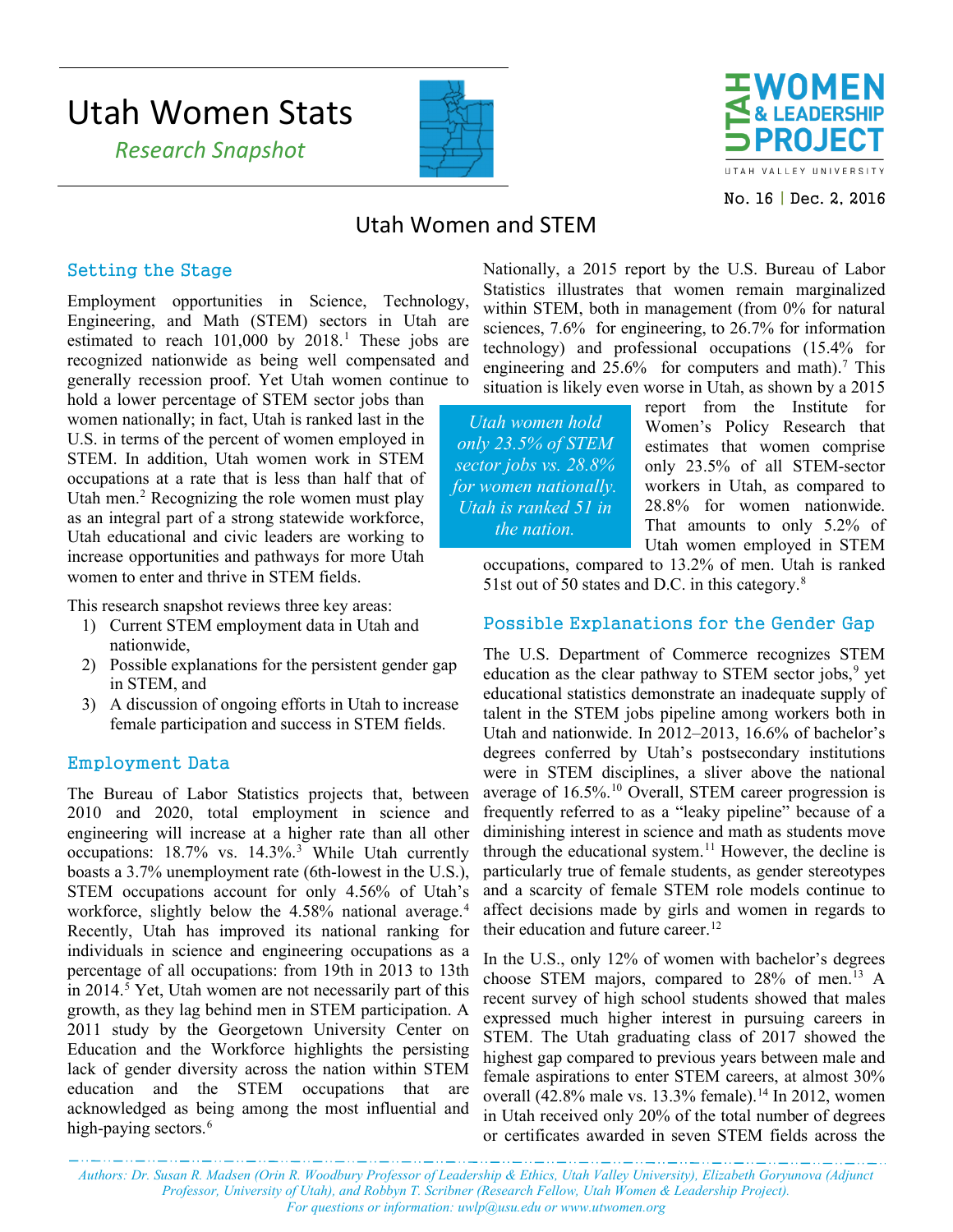public colleges and universities in the state. The fields that Overall, Utah is taking positive steps and investing had the lowest percentage of female graduates were engineering tech (11% female), engineering (12%), and computer/information sciences (13%). The STEM fields with the highest percentage of female graduates were math and statistics (36%), biological/biomedical (38%), and science technicians  $(39\%)$ .<sup>[15](#page-2-14)</sup> In addition, the graduation rate in certain STEM fields is increasing rapidly among young men in Utah, while only modestly increasing among young women. For example, between 2010 and 2015, the number of computing degrees and certificates earned by men in Utah more than tripled, from 1,027 to 3,413. In contrast, the number of degrees women earned increased at a much slower rate, from 321 to 431, during the same time period.<sup>[16](#page-2-15)</sup>

Finally, even when women graduate and begin to work in STEM fields, they tend to divert from STEM sectors at a higher rate than men do, and for different reasons. For instance, in the U.S., 22% of women (vs. 7% of men) decide to leave STEM-related positions for family-related reasons, and only 15% (vs. 31% of men) leave based on pay or promotional opportunities, which can often be greater outside of STEM occupations as a career progresses. [17](#page-2-16) Consequently, focused measures are needed, at both national and state levels, to attract, retain, and support the integration and success of students, particularly females, in STEM education and employment.

#### Efforts to Increase Participation

In order to ensure the sufficient local supply of qualified employees to fill future STEM jobs, Utah stakeholders are focusing increased efforts in promoting STEM fields (and specifically women in STEM) at all levels, including K– 12, higher education, and professional employment. To that end, in 2013 the Utah legislature appropriated \$10M for the creation of a STEM Action Center<sup>18</sup> to promote science, technology, engineering, and math through best practices in K–12 education. The Center's goal is to ensure a "competitive workforce and economic success in the global marketplace."[19](#page-2-18) Additionally, in 2015 the Utah legislature approved \$4.5M for an engineering initiative, $20$ as well as a one-time appropriation of \$280,000 for each of two schools in support of the Southern Utah STEM Initiative at Southern Utah University and for Dixie State University, as both target underserved and disadvantaged rural communities.<sup>[21](#page-2-20)</sup> These state-appropriated funds could be utilized (directly or indirectly) to develop initiatives steering female students towards STEM education, as well as supporting women in STEM occupations. For instance, Dixie State University was selected to host one of only 22 "Tech-Savvy" conference pilot programs nationwide; the conference features a day-long STEM event for girls.<sup>[22](#page-2-21)</sup>

heavily in raising support and awareness for STEM education as a gateway to high-paying job opportunities, and many of these efforts are aimed specifically at overcoming STEM–gender challenges. For instance, Utah is one of 19 states to participate in the National Alliance for Partnerships in Equity (NAPE) [STEM Equity Pipeline](https://napequity.org/stem/)  [Project,](https://napequity.org/stem/) which is a collaborative effort between higher education institutions and Utah school districts to increase

*Utah is taking positive steps and investing heavily in raising support and awareness for STEM education as a gateway to highpaying job opportunities.*

female participation in STEM. This is a researchbased program with specific quantitative goals that allows stakeholders to measure increased involvement among Utah girls.<sup>[23](#page-2-22)</sup> In addition, the STEM Action Center now offers a dedicated [STEM-](https://stem.utah.gov/)

[girls webpage](https://stem.utah.gov/) that features links to women-led scientific and engineering projects nationwide. The Center also hosts "girls only" events, which can allow girls to explore and learn in a comfortable environment.<sup>[24](#page-2-23)</sup> Likewise, many institutions in the Utah System of Higher Education organize K–12 girls-only STEM summer camps to encourage higher participation in STEM fields. See, for example, [SheTech](http://shetechexplorer.com/) (Utah Valley University), [eSMART](http://aauw-stgeorge.org/esmart/) camp (Dixie State University), [Girls Go Digital](https://www.girlsgodigital.org/) (various locations), and [Hi-Gear](https://www.coe.utah.edu/2016/06/17/shifting-into-hi-gear/) (University of Utah).<sup>[25](#page-2-24)</sup>

In addition to university outreach programs aimed at K– 12 students, the major universities and colleges in the state offer numerous programs and organizations for postsecondary female students in STEM. These groups provide mentoring, networking, competitions, community outreach, training, and other support. For example, the Society for Women Engineers, a national organization, has active chapters at both [Weber State University](https://www.facebook.com/WSUSWE?pnref=story) and [Utah State University.](https://engineering.usu.edu/cee/students/organizations/swe) Southern Utah University has a newly formed chapter of the national organization the [Association of Computer Machinery—Women.](https://www.suu.edu/news/2016/08/google-women-in-computing-national-center-women-in-technology.html) Other groups include [Women in Engineering and Technology](https://www.et.byu.edu/women-in-engineering) at Brigham Young University and the [ACCESS Program for](http://science.utah.edu/students/access.php)  [Women in Science and Mathematics](http://science.utah.edu/students/access.php) at the University of Utah, among many others. Interested female students at any postsecondary institution in Utah should consult STEM departments in order to locate and participate in these programs.

Finally, at the professional level, various statewide associations for women, including the [American Association of](http://aauw-ut.aauw.net/)  [University Women—Utah,](http://aauw-ut.aauw.net/) [Utah Women in Higher](http://www.uwhen.org/)  [Education Network,](http://www.uwhen.org/) and the [Women Tech Council,](http://www.womentechcouncil.org/) offer visibility (such as the [Annual Women Tech Awards\)](http://www.womentechcouncil.org/events/wta_2016.aspx), networking, and mentoring on various issues of personal

*Authors: Dr. Susan R. Madsen (Orin R. Woodbury Professor of Leadership & Ethics, Utah Valley University), Elizabeth Goryunova (Adjunct Professor, University of Utah), and Robbyn T. Scribner (Research Fellow, Utah Women & Leadership Project). For questions or information[: uwlp@usu.edu](mailto:uwlp@usu.edu) or [www.utwomen.org](http://www.utwomen.org/)*